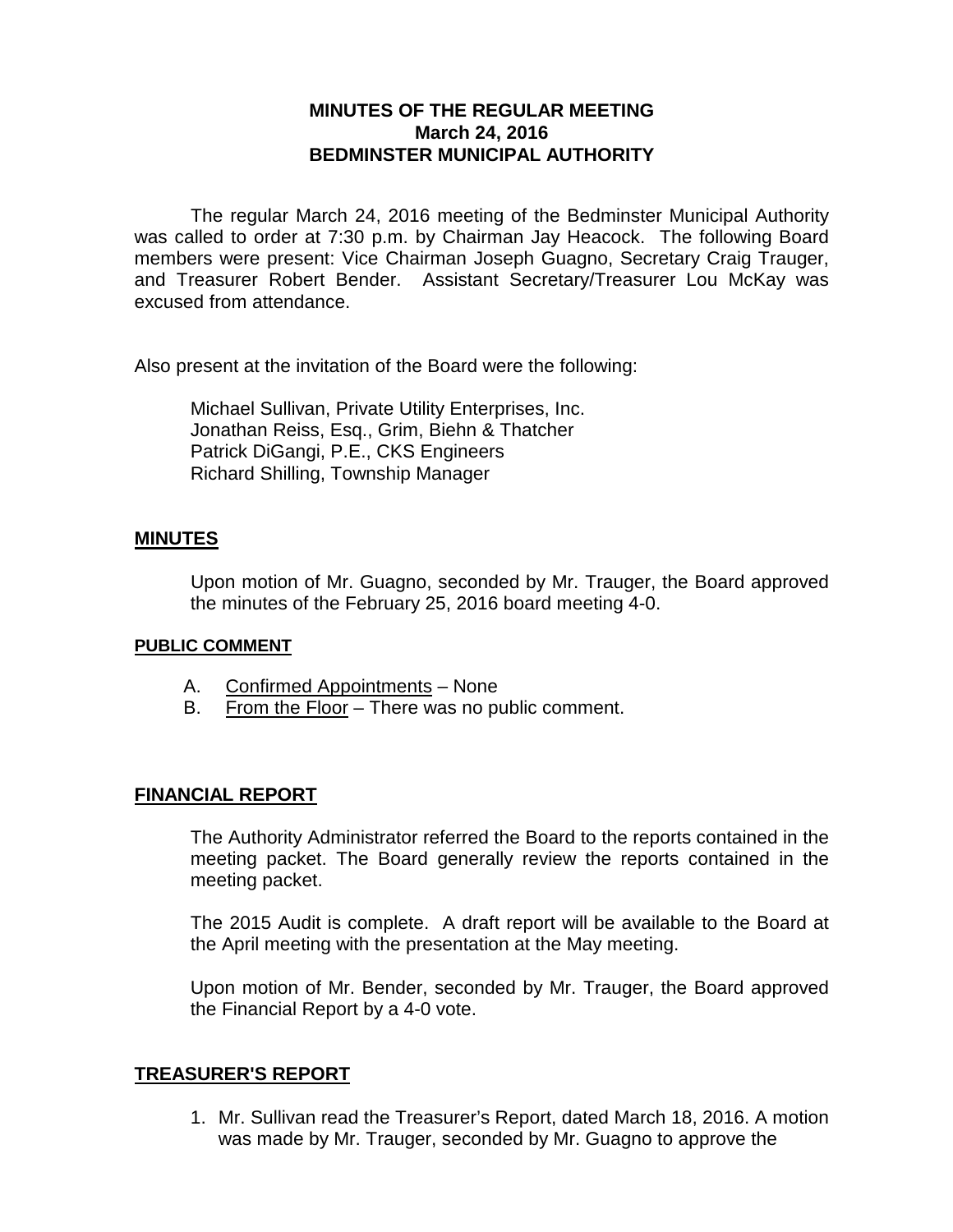Treasurer's Report of - \$78,120.86 (Pennland Farms - \$15,710.86 Estates at Deep Run Creek \$4,871.60). The motion passed with a 4-0 vote.

# **SOLICITOR'S REPORT**

#### **Authority Business**

Mr. Reiss referred the Board to his written report.

### **Developments** –

The Authority Solicitor briefly updated the Board on the Weis Market and Cliffside Manor Phase 2 projects.

Mr. Guagno indicated to the Board that his firm has been hired by CKS Engineering as a subcontractor for the Elephant Road Upgrade Project. As a result, Mr. Guagno will be recusing himself from any discussion and voting on the project. In addition, Mr. Guagno will submit written notification to the Board.

### **ENGINEER'S REPORT**

#### **Authority Projects**

The Authority's Engineer generally reviewed the projects within the written engineering report with the Board.

Chapter 94 Report –The Chapter 94 Report has been submitted to the DEP for review.

#### **Developments**

Mr. DiGangi briefly reviewed his written report with the Board.

Stonebridge Sewer Main Replacement/ I&I Sewer Project – The Preconstruction meeting was held with the Contractor. The start date for the project is April 4, 2016.

Elephant Road Treatment Plant Upgrade – A preconstruction meeting was held with MGK Contractors to discuss the project. Shop drawings have been submitted and are under review.

**Operations Report –**Mr. Sullivan reviewed his report with the Board.